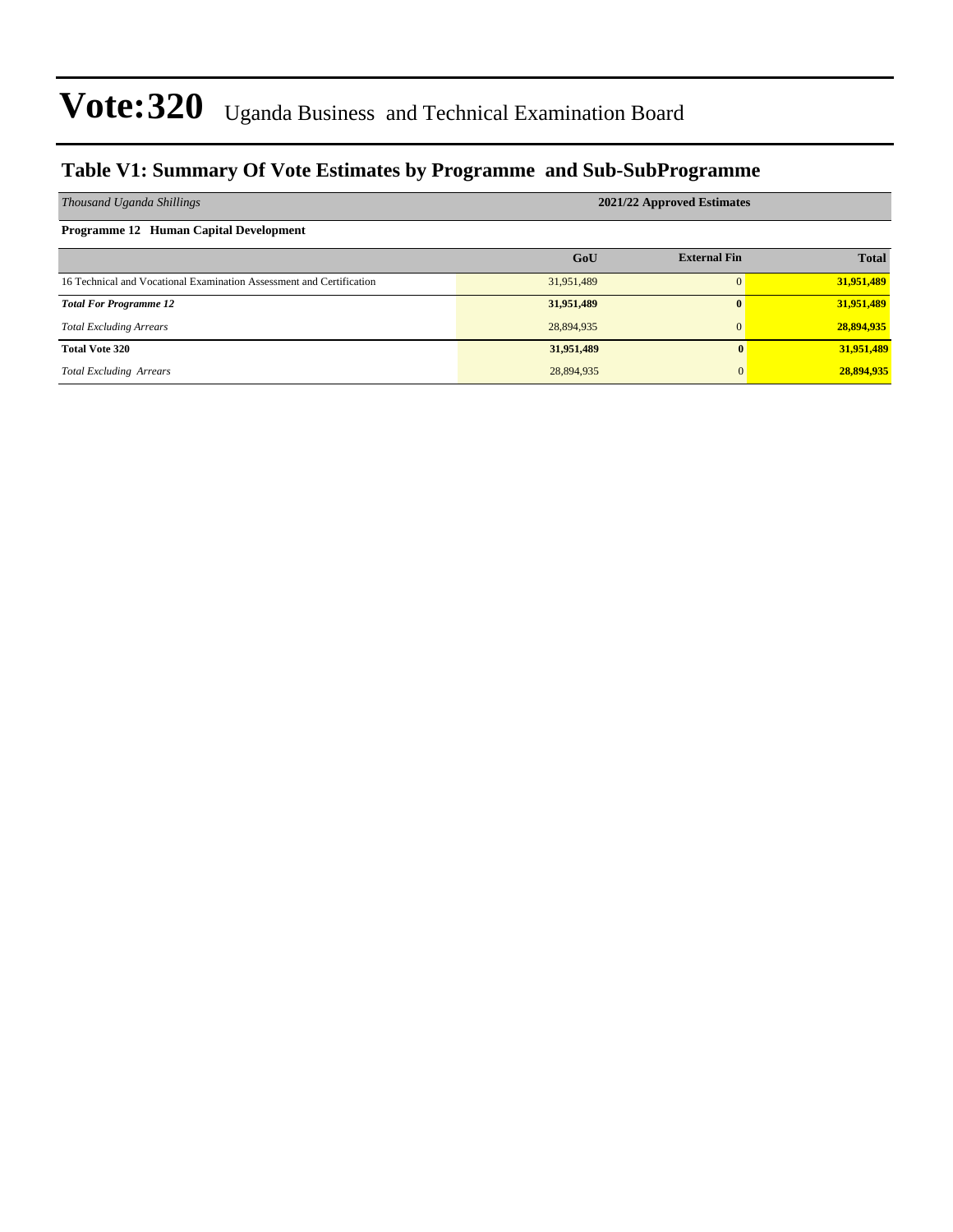### **Table V2: Summary Of Vote Estimates by Sub-SubProgramme,Department and Project**

| Thousand Uganda Shillings                                                             |                  | 2020/21 Approved Budget |              |              | 2021/22 Approved Estimates |                               |              |  |  |  |
|---------------------------------------------------------------------------------------|------------------|-------------------------|--------------|--------------|----------------------------|-------------------------------|--------------|--|--|--|
| Sub-SubProgramme 16 Technical and Vocational Examination Assessment and Certification |                  |                         |              |              |                            |                               |              |  |  |  |
| <b>Recurrent Budget Estimates</b>                                                     | Wage             | <b>Non-Wage</b>         | <b>AIA</b>   | <b>Total</b> | <b>Wage</b>                | <b>Non-Wage</b>               | <b>Total</b> |  |  |  |
| 01 Headquarters                                                                       | $\Omega$         | $\Omega$                | $\mathbf{0}$ | $\bf{0}$     | 4,895,000                  | 22,056,489                    | 26,951,489   |  |  |  |
| <b>Total Recurrent Budget Estimates for Sub-</b><br><b>SubProgramme</b>               | 0                | $\bf{0}$                | $\bf{0}$     | $\bf{0}$     | 4,895,000                  | 22,056,489                    | 26,951,489   |  |  |  |
| Development Budget Estimates                                                          | <b>GoU Dev't</b> | <b>External Fin</b>     | <b>AIA</b>   | <b>Total</b> |                            | <b>GoU Dev't External Fin</b> | <b>Total</b> |  |  |  |
| 1748 Retooling of the Uganda Business and Technical<br><b>Examination Board</b>       | $\Omega$         | $\Omega$                | $\mathbf{0}$ | $\bf{0}$     | 5,000,000                  | $\Omega$                      | 5,000,000    |  |  |  |
| <b>Total Development Budget Estimates for Sub-</b><br><b>SubProgramme</b>             | $\bf{0}$         | $\mathbf{0}$            | $\bf{0}$     | $\bf{0}$     | 5,000,000                  | $\mathbf{0}$                  | 5,000,000    |  |  |  |
|                                                                                       | GoU              | <b>External Fin</b>     | <b>AIA</b>   | <b>Total</b> | GoU                        | <b>External Fin</b>           | <b>Total</b> |  |  |  |
| <b>Total For Sub-SubProgramme 16</b>                                                  | 0                | $\bf{0}$                | $\bf{0}$     | $\bf{0}$     | 31,951,489                 | $\mathbf{0}$                  | 31,951,489   |  |  |  |
| <b>Total Excluding Arrears</b>                                                        | $\mathbf{0}$     | $\mathbf{0}$            | $\mathbf{0}$ | $\bf{0}$     | 28,894,935                 | $\mathbf{0}$                  | 28,894,935   |  |  |  |
| <b>Total Vote 320</b>                                                                 | 0                | $\bf{0}$                | $\mathbf{0}$ | $\bf{0}$     | 31,951,489                 | $\bf{0}$                      | 31,951,489   |  |  |  |
| <b>Total Excluding Arrears</b>                                                        | $\Omega$         | $\Omega$                | $\Omega$     | $\bf{0}$     | 28,894,935                 | $\mathbf{0}$                  | 28,894,935   |  |  |  |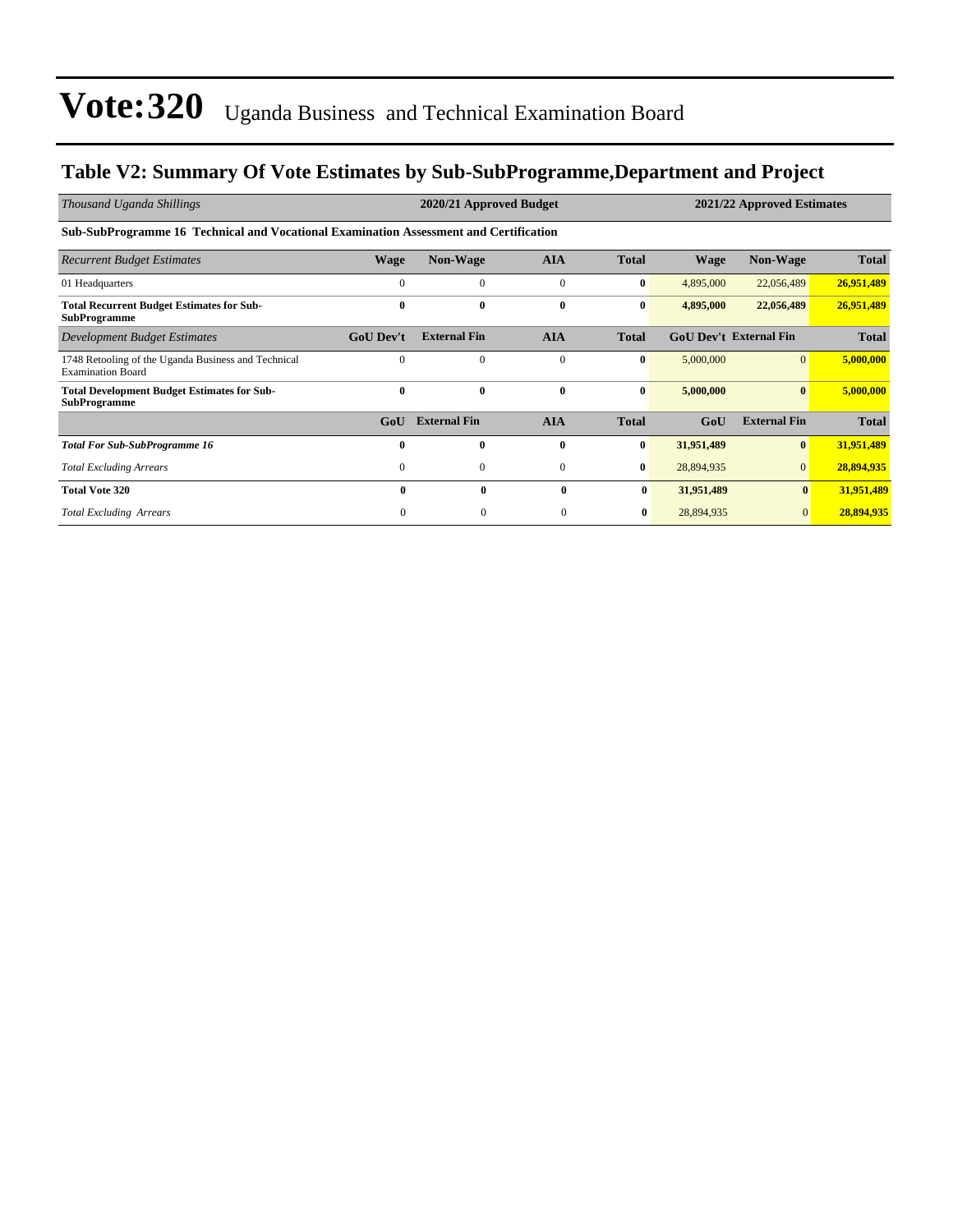### **Table V3: Summary Vote Estimates by Item**

| Thousand Uganda Shillings                                     | 2020/21 Approved Budget |                     |          |                  | 2021/22 Approved Estimates |                     |              |  |
|---------------------------------------------------------------|-------------------------|---------------------|----------|------------------|----------------------------|---------------------|--------------|--|
|                                                               | GoU                     | <b>External Fin</b> | AIA      | <b>Total</b>     | GoU                        | <b>External Fin</b> | <b>Total</b> |  |
| <b>Employees, Goods and Services (Outputs Provided)</b>       | $\bf{0}$                | $\bf{0}$            | $\bf{0}$ | 0                | 24,081,935                 | $\bf{0}$            | 24,081,935   |  |
| 211102 Contract Staff Salaries                                | $\bf{0}$                | 0                   | 0        | 0                | 4,895,000                  | $\bf{0}$            | 4,895,000    |  |
| 211103 Allowances (Inc. Casuals, Temporary)                   | $\bf{0}$                | 0                   | $\bf{0}$ | 0                | 1,007,607                  | $\bf{0}$            | 1,007,607    |  |
| 212101 Social Security Contributions                          | $\bf{0}$                | 0                   | $\bf{0}$ | 0                | 614,954                    | $\bf{0}$            | 614,954      |  |
| 213001 Medical expenses (To employees)                        | 0                       | 0                   | $\bf{0}$ | 0                | 341,300                    | $\bf{0}$            | 341,300      |  |
| 213002 Incapacity, death benefits and funeral expenses        | $\bf{0}$                | $\bf{0}$            | $\bf{0}$ | 0                | 68,930                     | $\bf{0}$            | 68,930       |  |
| 213004 Gratuity Expenses                                      | $\bf{0}$                | 0                   | $\bf{0}$ | 0                | 1,271,864                  | $\bf{0}$            | 1,271,864    |  |
| 221001 Advertising and Public Relations                       | 0                       | $\bf{0}$            | $\bf{0}$ | 0                | 75,000                     | $\bf{0}$            | 75,000       |  |
| 221002 Workshops and Seminars                                 | $\bf{0}$                | 0                   | $\bf{0}$ | 0                | 756,400                    | $\bf{0}$            | 756,400      |  |
| 221003 Staff Training                                         | $\bf{0}$                | 0                   | $\bf{0}$ | 0                | 33,750                     | $\bf{0}$            | 33,750       |  |
| 221005 Hire of Venue (chairs, projector, etc)                 | $\bf{0}$                | $\bf{0}$            | $\bf{0}$ | 0                | 193,692                    | $\bf{0}$            | 193,692      |  |
| 221007 Books, Periodicals & Newspapers                        | $\bf{0}$                | 0                   | $\bf{0}$ | 0                | 17,900                     | $\bf{0}$            | 17,900       |  |
| 221008 Computer supplies and Information Technology<br>(TT)   | 0                       | 0                   | $\bf{0}$ | 0                | 19,200                     | $\bf{0}$            | 19,200       |  |
| 221009 Welfare and Entertainment                              | $\bf{0}$                | 0                   | $\bf{0}$ | 0                | 889,176                    | $\bf{0}$            | 889,176      |  |
| 221010 Special Meals and Drinks                               | $\bf{0}$                | $\bf{0}$            | 0        | $\bf{0}$         | 2,467,235                  | $\bf{0}$            | 2,467,235    |  |
| 221011 Printing, Stationery, Photocopying and Binding         | 0                       | $\bf{0}$            | $\bf{0}$ | 0                | 2,105,230                  | $\bf{0}$            | 2,105,230    |  |
| 221012 Small Office Equipment                                 | 0                       | 0                   | $\bf{0}$ | 0                | 44,660                     | $\bf{0}$            | 44,660       |  |
| 221016 IFMS Recurrent costs                                   | $\bf{0}$                | 0                   | 0        | 0                | 28,000                     | $\bf{0}$            | 28,000       |  |
| 221017 Subscriptions                                          | 0                       | $\bf{0}$            | $\bf{0}$ | $\bf{0}$         | 7,282                      | $\bf{0}$            | 7,282        |  |
| 222001 Telecommunications                                     | $\bf{0}$                | $\bf{0}$            | 0        | $\bf{0}$         | 19,935                     | $\bf{0}$            | 19,935       |  |
| 222002 Postage and Courier                                    | 0                       | $\bf{0}$            | $\bf{0}$ | 0                | 10,000                     | $\bf{0}$            | 10,000       |  |
| 222003 Information and communications technology<br>(ICT)     | 0                       | 0                   | $\bf{0}$ | 0                | 69,200                     | $\bf{0}$            | 69,200       |  |
| 223003 Rent – (Produced Assets) to private entities           | $\bf{0}$                | 0                   | 0        | 0                | 420,500                    | $\bf{0}$            | 420,500      |  |
| 223004 Guard and Security services                            | 0                       | 0                   | $\bf{0}$ | 0                | 74,732                     | $\bf{0}$            | 74,732       |  |
| 223005 Electricity                                            | 0                       | 0                   | $\bf{0}$ | 0                | 29,804                     | $\bf{0}$            | 29,804       |  |
| 223006 Water                                                  | 0                       | $\bf{0}$            | $\bf{0}$ | 0                | 5,405                      | $\bf{0}$            | 5,405        |  |
| 224001 Medical Supplies                                       |                         | $\bf{0}$            | $\bf{0}$ | 0                | 9,600                      | $\mathbf{0}$        | 9,600        |  |
| 224004 Cleaning and Sanitation                                | 0                       | 0                   | $\bf{0}$ | $\bf{0}$         | 47,420                     | $\bf{0}$            | 47,420       |  |
| 225001 Consultancy Services- Short term                       | 0                       | $\bf{0}$            | $\bf{0}$ | 0                | 2,284,515                  | $\bf{0}$            | 2,284,515    |  |
| 226001 Insurances                                             | 0                       | 0                   | 0        | 0                | 60,000                     | $\bf{0}$            | 60,000       |  |
| 227001 Travel inland                                          | 0                       | 0                   | 0        | $\boldsymbol{0}$ | 5,733,807                  | $\bf{0}$            | 5,733,807    |  |
| 227002 Travel abroad                                          | 0                       | $\bf{0}$            | $\bf{0}$ | 0                | 72,000                     | $\bf{0}$            | 72,000       |  |
| 227003 Carriage, Haulage, Freight and transport hire          | 0                       | $\bf{0}$            | 0        | 0                | 89,160                     | $\bf{0}$            | 89,160       |  |
| 227004 Fuel, Lubricants and Oils                              | 0                       | 0                   | $\bf{0}$ | 0                | 121,800                    | $\bf{0}$            | 121,800      |  |
| 228001 Maintenance - Civil                                    | 0                       | 0                   | 0        | 0                | 23,000                     | $\bf{0}$            | 23,000       |  |
| 228002 Maintenance - Vehicles                                 | 0                       | 0                   | 0        | 0                | 48,000                     | $\bf{0}$            | 48,000       |  |
| 228003 Maintenance – Machinery, Equipment $\&$<br>Furniture   | 0                       | 0                   | $\bf{0}$ | 0                | 32,000                     | $\bf{0}$            | 32,000       |  |
| 228004 Maintenance - Other                                    | 0                       | 0                   | 0        | 0                | 9,500                      | $\bf{0}$            | 9,500        |  |
| 281502 Feasibility Studies for Capital Works                  |                         | $\bf{0}$            | $\bf{0}$ | 0                | 30,000                     | $\bf{0}$            | 30,000       |  |
| 281504 Monitoring, Supervision & Appraisal of Capital<br>work | 0                       | 0                   | 0        | 0                | 39,377                     | $\bf{0}$            | 39,377       |  |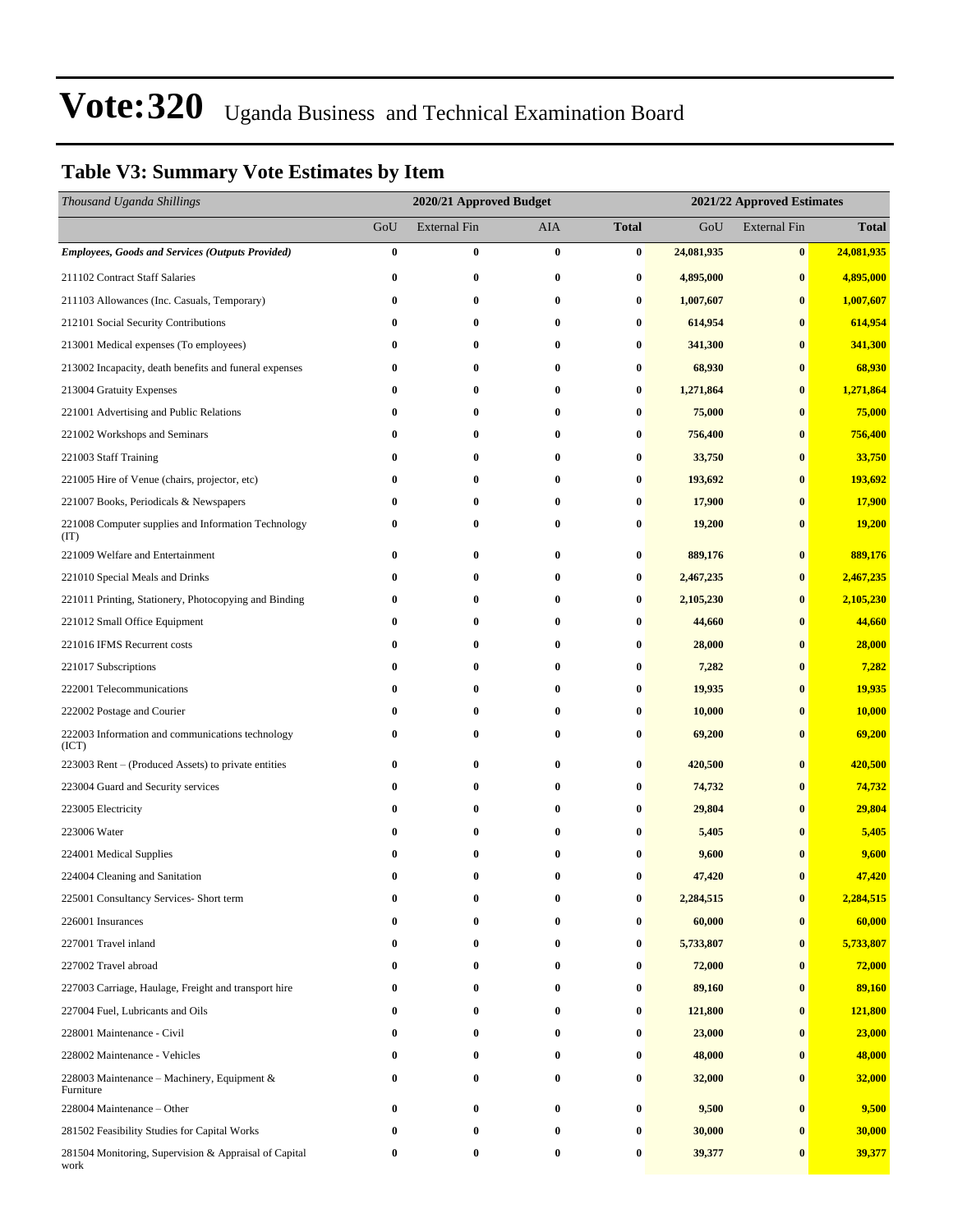| 282101 Donations                      | $\bf{0}$     | 0              | 0        | $\bf{0}$     | 15,000     |              | 15,000     |
|---------------------------------------|--------------|----------------|----------|--------------|------------|--------------|------------|
| <b>Investment</b> (Capital Purchases) | $\bf{0}$     | 0              | 0        | $\bf{0}$     | 4,813,000  | $\mathbf{0}$ | 4,813,000  |
| 312101 Non-Residential Buildings      | $\bf{0}$     | $\bf{0}$       | 0        | $\bf{0}$     | 4,000,000  | $\bf{0}$     | 4,000,000  |
| 312201 Transport Equipment            | $\bf{0}$     | $\bf{0}$       | $\bf{0}$ | $\bf{0}$     | 380,000    | $\mathbf{0}$ | 380,000    |
| 312202 Machinery and Equipment        | $\bf{0}$     | 0              | 0        | $\bf{0}$     | 432,000    |              | 432,000    |
| 312213 ICT Equipment                  | $\bf{0}$     | $\bf{0}$       | $\bf{0}$ | $\bf{0}$     | 1,000      |              | 1,000      |
| <b>Arrears</b>                        | $\bf{0}$     | $\bf{0}$       | 0        | $\bf{0}$     | 3,056,554  |              | 3,056,554  |
| 321605 Domestic arrears (Budgeting)   | $\bf{0}$     | $\bf{0}$       | $\bf{0}$ | $\mathbf{0}$ | 3,056,554  |              | 3,056,554  |
| <b>Grand Total Vote 320</b>           | $\bf{0}$     | $\bf{0}$       | $\bf{0}$ | $\bf{0}$     | 31,951,489 | $\bf{0}$     | 31,951,489 |
| <b>Total Excluding Arrears</b>        | $\mathbf{0}$ | $\overline{0}$ | $\Omega$ | $\bf{0}$     | 28,894,935 | $\Omega$     | 28,894,935 |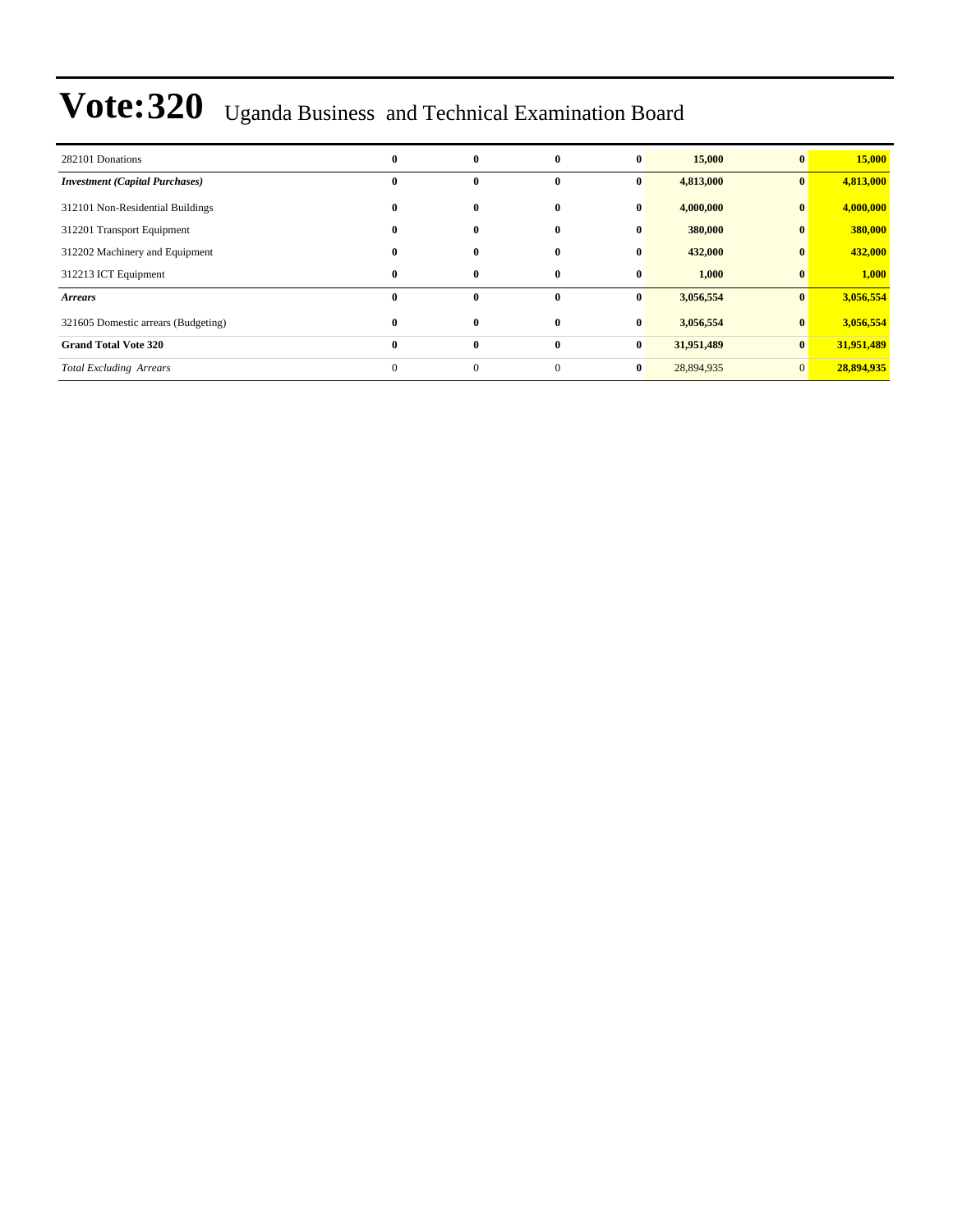### **Table V4: Detailed Estimates by Sub-SubProgramme, Department,Project and Budget Output and Item**

#### *Sub-SubProgrammme 16 Technical and Vocational Examination Assessment and Certification*

*Recurrent Budget Estimates*

| <b>Department 01 Headquarters</b>                                                 |                       |                         |                  |                  |                            |              |              |  |
|-----------------------------------------------------------------------------------|-----------------------|-------------------------|------------------|------------------|----------------------------|--------------|--------------|--|
| Thousand Uganda Shillings                                                         |                       | 2020/21 Approved Budget |                  |                  | 2021/22 Approved Estimates |              |              |  |
| <b>Outputs Provided</b>                                                           | Wage                  | Non Wage                | AIA              | <b>Total</b>     | Wage                       | Non Wage     | <b>Total</b> |  |
| <b>Budget Output 071601 Examination and Assessment</b>                            |                       |                         |                  |                  |                            |              |              |  |
| 213001 Medical expenses (To employees)                                            | $\boldsymbol{0}$      | $\boldsymbol{0}$        | $\boldsymbol{0}$ | $\bf{0}$         | $\mathbf{0}$               | 38,900       | 38,900       |  |
| 221002 Workshops and Seminars                                                     | $\mathbf{0}$          | $\boldsymbol{0}$        | $\boldsymbol{0}$ | $\bf{0}$         | $\mathbf{0}$               | 153,500      | 153,500      |  |
| 221005 Hire of Venue (chairs, projector, etc)                                     | $\boldsymbol{0}$      | $\boldsymbol{0}$        | $\boldsymbol{0}$ | $\bf{0}$         | $\mathbf{0}$               | 34,820       | 34,820       |  |
| 221010 Special Meals and Drinks                                                   | $\boldsymbol{0}$      | $\boldsymbol{0}$        | $\boldsymbol{0}$ | $\bf{0}$         | $\mathbf{0}$               | 2,462,435    | 2,462,435    |  |
| 221011 Printing, Stationery, Photocopying and Binding                             | $\boldsymbol{0}$      | $\boldsymbol{0}$        | $\boldsymbol{0}$ | $\bf{0}$         | $\mathbf{0}$               | 1,044,860    | 1,044,860    |  |
| 222001 Telecommunications                                                         | $\mathbf{0}$          | $\boldsymbol{0}$        | $\boldsymbol{0}$ | $\bf{0}$         | $\mathbf{0}$               | 3,200        | 3,200        |  |
| 222003 Information and communications technology (ICT)                            | $\mathbf{0}$          | $\boldsymbol{0}$        | $\boldsymbol{0}$ | $\bf{0}$         | $\mathbf{0}$               | 900          | 900          |  |
| 223004 Guard and Security services                                                | $\boldsymbol{0}$      | $\boldsymbol{0}$        | $\boldsymbol{0}$ | $\bf{0}$         | $\mathbf{0}$               | 26,880       | 26,880       |  |
| 225001 Consultancy Services- Short term                                           | $\boldsymbol{0}$      | $\boldsymbol{0}$        | $\boldsymbol{0}$ | $\bf{0}$         | $\mathbf{0}$               | 2,046,871    | 2,046,871    |  |
| 227001 Travel inland                                                              | $\overline{0}$        | $\boldsymbol{0}$        | $\boldsymbol{0}$ | $\bf{0}$         | $\mathbf{0}$               | 4,812,559    | 4,812,559    |  |
| 227004 Fuel, Lubricants and Oils                                                  | $\boldsymbol{0}$      | $\boldsymbol{0}$        | $\boldsymbol{0}$ | $\bf{0}$         | $\mathbf{0}$               | 86,580       | 86,580       |  |
| <b>Total Cost of Budget Output 01</b>                                             | $\boldsymbol{\theta}$ | 0                       | 0                | 0                | $\boldsymbol{\theta}$      | 10,711,505   | 10,711,505   |  |
| Budget Output 071602 Quality Assurance, Research and Awards                       |                       |                         |                  |                  |                            |              |              |  |
| 211103 Allowances (Inc. Casuals, Temporary)                                       | $\boldsymbol{0}$      | $\boldsymbol{0}$        | $\boldsymbol{0}$ | $\bf{0}$         | $\boldsymbol{0}$           | 29,250       | 29,250       |  |
| 221002 Workshops and Seminars                                                     | $\boldsymbol{0}$      | $\boldsymbol{0}$        | $\boldsymbol{0}$ | $\bf{0}$         | $\mathbf{0}$               | 440,900      | 440,900      |  |
| 221007 Books, Periodicals & Newspapers                                            | $\boldsymbol{0}$      | $\boldsymbol{0}$        | $\boldsymbol{0}$ | $\bf{0}$         | $\mathbf{0}$               | 8,000        | 8,000        |  |
| 221008 Computer supplies and Information Technology (IT)                          | $\boldsymbol{0}$      | $\boldsymbol{0}$        | $\boldsymbol{0}$ | $\bf{0}$         | $\mathbf{0}$               | 5,600        | 5,600        |  |
| 221009 Welfare and Entertainment                                                  | $\mathbf{0}$          | $\boldsymbol{0}$        | $\boldsymbol{0}$ | $\bf{0}$         | $\mathbf{0}$               | 20,100       | 20,100       |  |
| 221011 Printing, Stationery, Photocopying and Binding                             | $\boldsymbol{0}$      | $\boldsymbol{0}$        | $\boldsymbol{0}$ | $\bf{0}$         | $\mathbf{0}$               | 550,530      | 550,530      |  |
| 222001 Telecommunications                                                         | $\boldsymbol{0}$      | $\boldsymbol{0}$        | $\boldsymbol{0}$ | $\bf{0}$         | $\mathbf{0}$               | 5,265        | 5,265        |  |
| 225001 Consultancy Services- Short term                                           | $\boldsymbol{0}$      | $\boldsymbol{0}$        | $\boldsymbol{0}$ | $\bf{0}$         | $\mathbf{0}$               | 169,500      | 169,500      |  |
| 227001 Travel inland                                                              | $\overline{0}$        | $\boldsymbol{0}$        | $\boldsymbol{0}$ | $\bf{0}$         | $\mathbf{0}$               | 148,150      | 148,150      |  |
| 227004 Fuel, Lubricants and Oils                                                  | $\boldsymbol{0}$      | $\boldsymbol{0}$        | $\boldsymbol{0}$ | $\bf{0}$         | $\mathbf{0}$               | 10,400       | 10,400       |  |
| <b>Total Cost of Budget Output 02</b>                                             | $\boldsymbol{\theta}$ | 0                       | $\theta$         | 0                | $\boldsymbol{\theta}$      | 1,387,695    | 1,387,695    |  |
| <b>Budget Output 071603 Finance, planning and Administrative Support Services</b> |                       |                         |                  |                  |                            |              |              |  |
| 211102 Contract Staff Salaries                                                    | $\boldsymbol{0}$      | $\boldsymbol{0}$        | $\boldsymbol{0}$ | $\bf{0}$         | 4,895,000                  | $\mathbf{0}$ | 4,895,000    |  |
| 211103 Allowances (Inc. Casuals, Temporary)                                       | $\boldsymbol{0}$      | $\boldsymbol{0}$        | $\boldsymbol{0}$ | $\bf{0}$         | $\boldsymbol{0}$           | 978,357      | 978,357      |  |
| 212101 Social Security Contributions                                              | $\mathbf{0}$          | $\boldsymbol{0}$        | $\boldsymbol{0}$ | $\bf{0}$         | $\mathbf{0}$               | 614,954      | 614,954      |  |
| 213001 Medical expenses (To employees)                                            | $\mathbf{0}$          | $\boldsymbol{0}$        | $\boldsymbol{0}$ | $\boldsymbol{0}$ | $\mathbf{0}$               | 302,400      | 302,400      |  |
| 213002 Incapacity, death benefits and funeral expenses                            | $\mathbf{0}$          | $\boldsymbol{0}$        | $\boldsymbol{0}$ | $\boldsymbol{0}$ | $\mathbf{0}$               | 68,930       | 68,930       |  |
| 213004 Gratuity Expenses                                                          | $\mathbf{0}$          | $\boldsymbol{0}$        | $\overline{0}$   | $\boldsymbol{0}$ | $\mathbf{0}$               | 1,271,864    | 1,271,864    |  |
| 221001 Advertising and Public Relations                                           | $\mathbf{0}$          | $\boldsymbol{0}$        | $\boldsymbol{0}$ | $\bf{0}$         | $\mathbf{0}$               | 75,000       | 75,000       |  |
| 221002 Workshops and Seminars                                                     | $\mathbf{0}$          | $\boldsymbol{0}$        | $\overline{0}$   | $\bf{0}$         | $\mathbf{0}$               | 162,000      | 162,000      |  |
| 221003 Staff Training                                                             | $\boldsymbol{0}$      | $\boldsymbol{0}$        | $\boldsymbol{0}$ | $\bf{0}$         | $\mathbf{0}$               | 33,750       | 33,750       |  |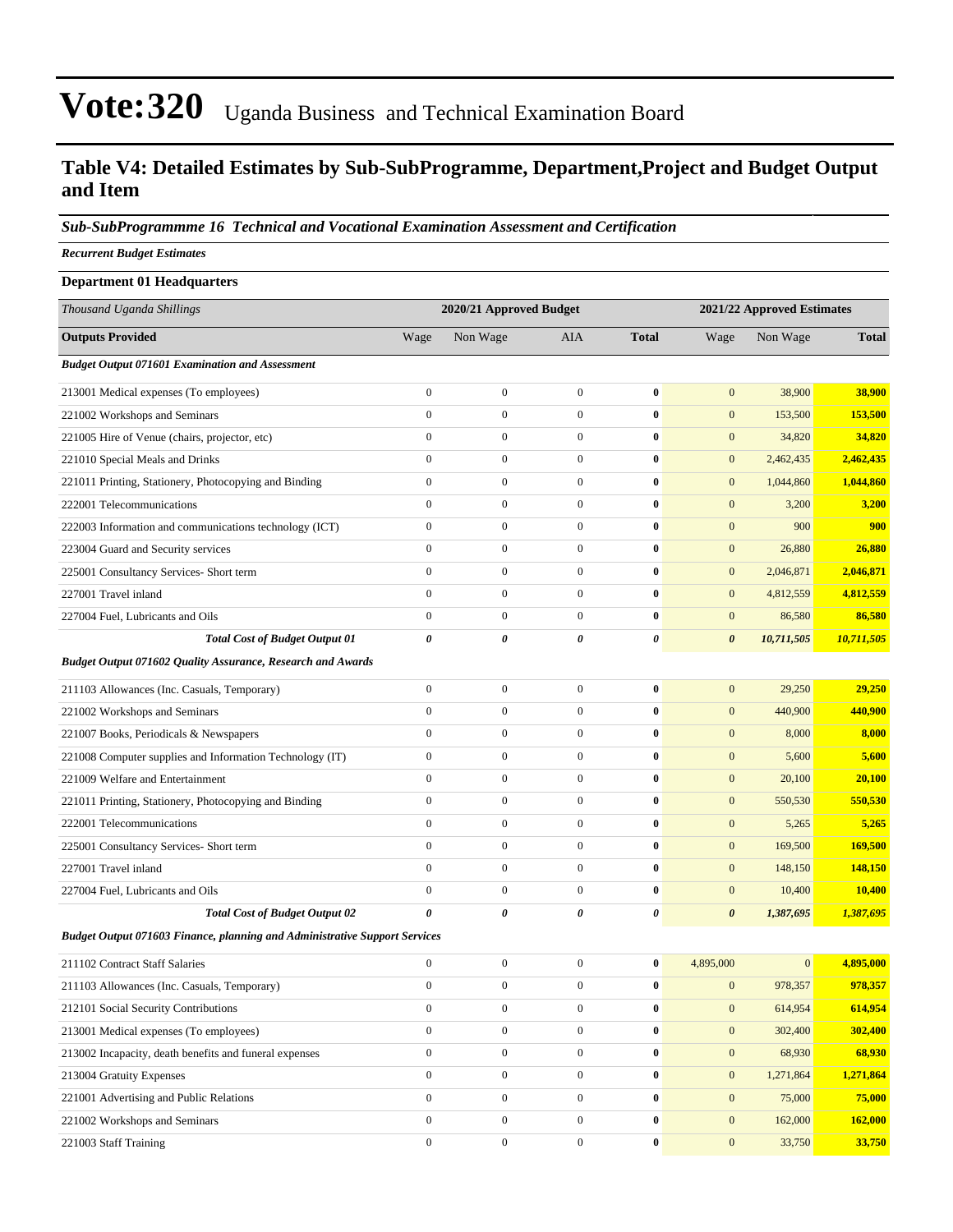| 221005 Hire of Venue (chairs, projector, etc)              | $\boldsymbol{0}$ | $\boldsymbol{0}$ | $\mathbf{0}$     | $\bf{0}$         | $\mathbf{0}$          | 158,872    | 158,872      |
|------------------------------------------------------------|------------------|------------------|------------------|------------------|-----------------------|------------|--------------|
| 221007 Books, Periodicals & Newspapers                     | $\mathbf{0}$     | $\boldsymbol{0}$ | $\boldsymbol{0}$ | $\bf{0}$         | $\mathbf{0}$          | 9,900      | 9,900        |
| 221008 Computer supplies and Information Technology (IT)   | $\boldsymbol{0}$ | $\boldsymbol{0}$ | $\boldsymbol{0}$ | $\bf{0}$         | $\mathbf{0}$          | 13,600     | 13,600       |
| 221009 Welfare and Entertainment                           | $\boldsymbol{0}$ | $\boldsymbol{0}$ | $\boldsymbol{0}$ | $\bf{0}$         | $\boldsymbol{0}$      | 869,076    | 869,076      |
| 221010 Special Meals and Drinks                            | $\mathbf{0}$     | $\boldsymbol{0}$ | $\boldsymbol{0}$ | $\bf{0}$         | $\mathbf{0}$          | 4,800      | 4,800        |
| 221011 Printing, Stationery, Photocopying and Binding      | $\mathbf{0}$     | $\boldsymbol{0}$ | $\overline{0}$   | $\bf{0}$         | $\mathbf{0}$          | 322,840    | 322,840      |
| 221012 Small Office Equipment                              | $\mathbf{0}$     | $\boldsymbol{0}$ | $\boldsymbol{0}$ | $\bf{0}$         | $\mathbf{0}$          | 44,660     | 44,660       |
| 221016 IFMS Recurrent costs                                | $\mathbf{0}$     | $\boldsymbol{0}$ | $\boldsymbol{0}$ | $\bf{0}$         | $\mathbf{0}$          | 28,000     | 28,000       |
| 221017 Subscriptions                                       | $\boldsymbol{0}$ | $\boldsymbol{0}$ | $\boldsymbol{0}$ | $\bf{0}$         | $\boldsymbol{0}$      | 7,282      | 7,282        |
| 222001 Telecommunications                                  | $\mathbf{0}$     | $\boldsymbol{0}$ | $\overline{0}$   | $\bf{0}$         | $\mathbf{0}$          | 11,470     | 11,470       |
| 222002 Postage and Courier                                 | $\mathbf{0}$     | $\boldsymbol{0}$ | $\overline{0}$   | $\bf{0}$         | $\mathbf{0}$          | 10,000     | 10,000       |
| 222003 Information and communications technology (ICT)     | $\mathbf{0}$     | $\boldsymbol{0}$ | $\boldsymbol{0}$ | $\bf{0}$         | $\mathbf{0}$          | 68,300     | 68,300       |
| 223003 Rent - (Produced Assets) to private entities        | $\mathbf{0}$     | $\boldsymbol{0}$ | $\boldsymbol{0}$ | $\bf{0}$         | $\mathbf{0}$          | 420,500    | 420,500      |
| 223004 Guard and Security services                         | $\boldsymbol{0}$ | $\boldsymbol{0}$ | $\boldsymbol{0}$ | $\bf{0}$         | $\boldsymbol{0}$      | 47,852     | 47,852       |
| 223005 Electricity                                         | $\mathbf{0}$     | $\boldsymbol{0}$ | $\overline{0}$   | $\bf{0}$         | $\mathbf{0}$          | 29,804     | 29,804       |
| 223006 Water                                               | $\mathbf{0}$     | $\boldsymbol{0}$ | $\overline{0}$   | $\bf{0}$         | $\mathbf{0}$          | 5,405      | 5,405        |
| 224001 Medical Supplies                                    | $\mathbf{0}$     | $\boldsymbol{0}$ | $\boldsymbol{0}$ | $\bf{0}$         | $\mathbf{0}$          | 9,600      | 9,600        |
| 224004 Cleaning and Sanitation                             | $\mathbf{0}$     | $\boldsymbol{0}$ | $\boldsymbol{0}$ | $\bf{0}$         | $\mathbf{0}$          | 47,420     | 47,420       |
| 225001 Consultancy Services- Short term                    | $\boldsymbol{0}$ | $\boldsymbol{0}$ | $\boldsymbol{0}$ | $\bf{0}$         | $\boldsymbol{0}$      | 68,144     | 68,144       |
| 226001 Insurances                                          | $\mathbf{0}$     | $\boldsymbol{0}$ | $\boldsymbol{0}$ | $\bf{0}$         | $\mathbf{0}$          | 60,000     | 60,000       |
| 227001 Travel inland                                       | $\mathbf{0}$     | $\boldsymbol{0}$ | $\overline{0}$   | $\bf{0}$         | $\mathbf{0}$          | 773,098    | 773,098      |
| 227002 Travel abroad                                       | $\mathbf{0}$     | $\boldsymbol{0}$ | $\boldsymbol{0}$ | $\bf{0}$         | $\mathbf{0}$          | 72,000     | 72,000       |
| 227003 Carriage, Haulage, Freight and transport hire       | $\boldsymbol{0}$ | $\boldsymbol{0}$ | $\boldsymbol{0}$ | $\bf{0}$         | $\mathbf{0}$          | 89,160     | 89,160       |
| 227004 Fuel, Lubricants and Oils                           | $\boldsymbol{0}$ | $\boldsymbol{0}$ | $\boldsymbol{0}$ | $\bf{0}$         | $\boldsymbol{0}$      | 24,820     | 24,820       |
| 228001 Maintenance - Civil                                 | $\mathbf{0}$     | $\boldsymbol{0}$ | $\overline{0}$   | $\bf{0}$         | $\mathbf{0}$          | 23,000     | 23,000       |
| 228002 Maintenance - Vehicles                              | $\mathbf{0}$     | $\boldsymbol{0}$ | $\overline{0}$   | $\bf{0}$         | $\mathbf{0}$          | 48,000     | 48,000       |
| 228003 Maintenance – Machinery, Equipment & Furniture      | $\mathbf{0}$     | $\boldsymbol{0}$ | $\boldsymbol{0}$ | $\bf{0}$         | $\mathbf{0}$          | 32,000     | 32,000       |
| 228004 Maintenance - Other                                 | $\mathbf{0}$     | $\boldsymbol{0}$ | $\boldsymbol{0}$ | $\bf{0}$         | $\mathbf{0}$          | 9,500      | 9,500        |
| 282101 Donations                                           | $\mathbf{0}$     | $\boldsymbol{0}$ | $\boldsymbol{0}$ | $\bf{0}$         | $\boldsymbol{0}$      | 15,000     | 15,000       |
| 281502 Feasibility Studies for Capital Works               | $\mathbf{0}$     | $\boldsymbol{0}$ | $\overline{0}$   | $\bf{0}$         | $\mathbf{0}$          | 30,000     | 30,000       |
| 281504 Monitoring, Supervision & Appraisal of Capital work | $\mathbf{0}$     | $\mathbf{0}$     | $\mathbf{0}$     | $\bf{0}$         | $\mathbf{0}$          | 39,377     | 39,377       |
| <b>Total Cost of Budget Output 03</b>                      | $\pmb{\theta}$   | $\pmb{\theta}$   | 0                | $\pmb{\theta}$   | 4,895,000             | 6,900,735  | 11,795,735   |
| <b>Total Cost Of Outputs Provided</b>                      | $\bf{0}$         | $\bf{0}$         | $\bf{0}$         | $\bf{0}$         | 4,895,000             | 18,999,935 | 23,894,935   |
| <b>Arrears</b>                                             | Wage             | Non Wage         | AIA              | <b>Total</b>     | Wage                  | Non Wage   | <b>Total</b> |
| <b>Budget Output 071699 Arrears</b>                        |                  |                  |                  |                  |                       |            |              |
| 321605 Domestic arrears (Budgeting)                        | $\boldsymbol{0}$ | $\boldsymbol{0}$ | $\boldsymbol{0}$ | $\boldsymbol{0}$ | $\mathbf{0}$          | 3,056,554  | 3,056,554    |
| <b>Total Cost of Budget Output 99</b>                      | $\pmb{\theta}$   | 0                | 0                | $\pmb{\theta}$   | $\boldsymbol{\theta}$ | 3,056,554  | 3,056,554    |
| <b>Total Cost Of Arrears</b>                               | $\bf{0}$         | $\bf{0}$         | $\bf{0}$         | $\bf{0}$         | $\bf{0}$              | 3,056,554  | 3,056,554    |
| <b>Total Cost for Department 01</b>                        | $\bf{0}$         | $\pmb{0}$        | $\bf{0}$         | $\bf{0}$         | 4,895,000             | 22,056,489 | 26,951,489   |
| <b>Total Excluding Arrears</b>                             | $\boldsymbol{0}$ | $\boldsymbol{0}$ | $\boldsymbol{0}$ | $\bf{0}$         | 4,895,000             | 18,999,935 | 23,894,935   |
| <b>Development Budget Estimates</b>                        |                  |                  |                  |                  |                       |            |              |